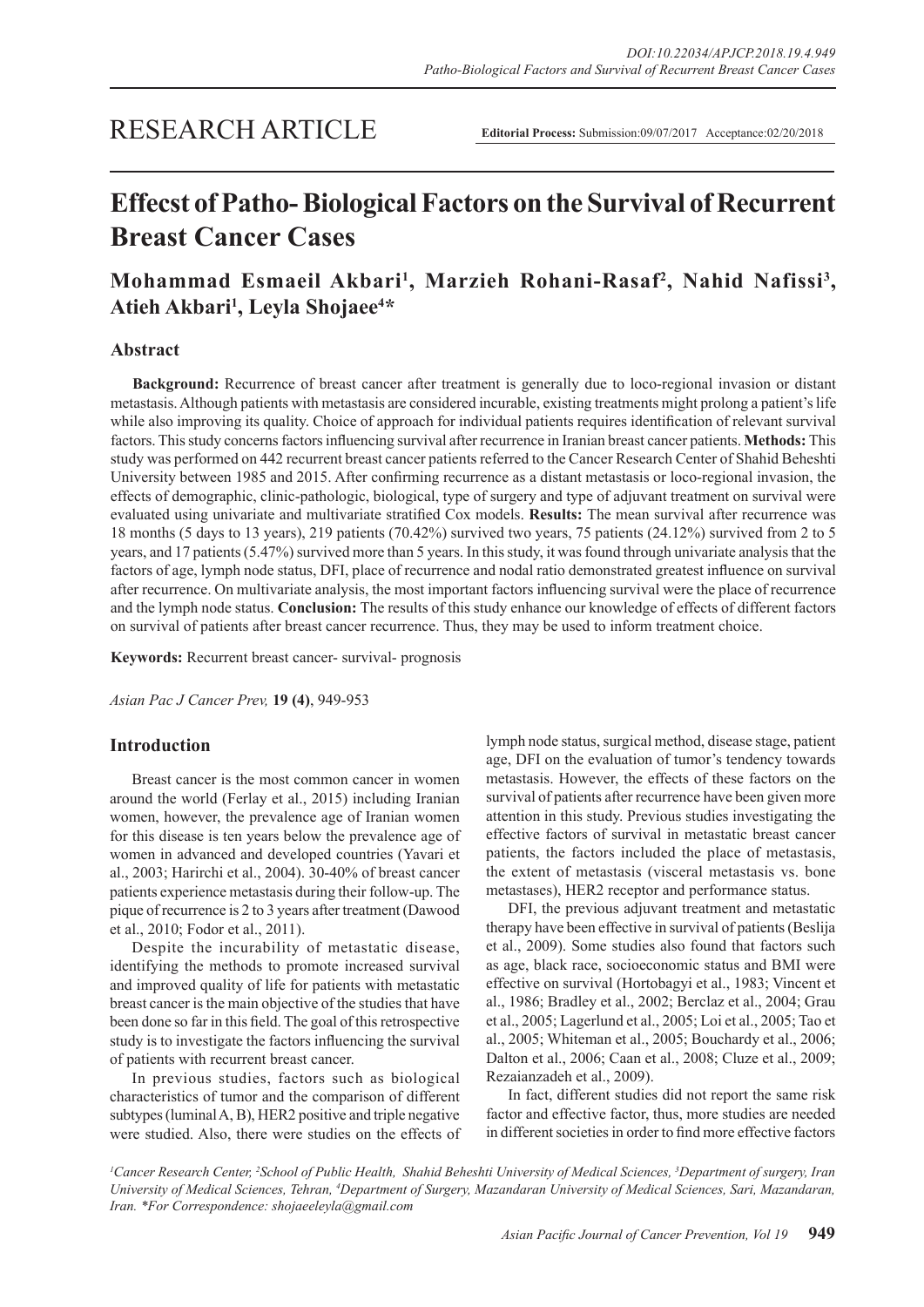while finding more effective solutions in order to increase patients' survival.

### **Materials and Methods**

This study was performed on 442 recurrent breast cancer patients who had been referred to the Cancer Research Center of the Shahid Beheshti University between 1985 to 2015. After initial treatment, including surgical and adjuvant therapy, 442 patients experienced recurrence during the follow-up. Upon confirmation of cancer recurrence; loco-regional recurrence, visceral metastasis and bone metastasis were treated and patients were followed up. At the end of the follow-up period the factors influencing survival after recurrence were evaluated based on patient's death or condition in the last visit.

Patients' information was extracted from the records of Shahid Beheshti Cancer Research Center, which included demographic data (age), tumor characteristics (tumor size, estrogen receptor status, progesterone, HER2), stage of disease, lymph vascular invasion, lymph node status, nodal ratio (ie. the ratio of the number of involved lymph nodes to the total number of removed lymph nodes), primary surgery method (mastectomy or breast preservation surgery), the location of metastasis, DFI (disease free survival), adjuvant treatments (chemotherapy and Radiotherapy). Subsequently, the effect of these factors on survival (the time between the diagnosis of metastasis and the occurrence of death or not in the last visit at the end of the follow-up period (2016, March 19th)) was evaluated using the analysis of univariate and multivariate Stratified cox-model.

In Statistical analysis Using a stratified Cox proportional hazards model to assess the patient's age at the time of diagnosis, disease stage, lympho-vascular invasion, primary tumor size, lymph node involvement, DFI (disease free survival), the location of metastasis (visceral, bone, loco-regional), biological categorization of tumors including luminal A (ER and PR Positive and HER2 negative), luminal B (ER and PR positive and HER2 positive), HER2 n reach (ER and PR negative and HER2 positive) and triple negative (ER and PR and HER2 negative) on survival was applied using univariate and multivariate analyses and P values of 0.05. We used 0.25 cut-off point to analyze the nodal ratio which was proved in previous study (21.22) and Kaplan Meyer curve of survival was drawn based on effective factors on survival after recurrence (Figure 1). Comparison of survival was performed in a different categorization using a log -rank test. Table 3: life table performed for 2,5years survival

The analysis was performed using the STATA software version 16. This study have been performed in accordance with Declaration of Helsinki.

## **Results**

Of 3449 breast cancer patients who had been referred to the Cancer Research Center of Shahid

Beheshti University between 1985 and 2015, 442 patients had recurrences.

|           |  |  | Table 1. Prognostic Factors for Survival in Recurrent |
|-----------|--|--|-------------------------------------------------------|
|           |  |  | Breast Cancer Patients (Univariate Cox Regression     |
| Analysis) |  |  |                                                       |

| Factors             | Haz. Ratio | p > z            | 95%con.interval     |
|---------------------|------------|------------------|---------------------|
| Age                 |            |                  |                     |
| $<$ 40              | 1          |                  |                     |
| $>=10$              | 2.675737   | 0.041            | 1.041227-6.876087   |
| Stage               |            |                  |                     |
| 1                   | 1          |                  |                     |
| 2                   | 1.176159   | 0.697            | 0.5197839-2.661396  |
| 3                   | 1.759438   | 0.14             | 0.8309554-3.725378  |
| Grade               |            |                  |                     |
| 1                   | 1          |                  |                     |
| 2                   | 1.394477   | 0.503            | 0.5272838-3.687891  |
| 3                   | 2.512724   | 0.066            | 0.9399615-6.717065  |
| *<br>LVI            |            |                  |                     |
| negative            | 1          |                  |                     |
| positive            | 2.10547    | 0.561            | 1.248773-3.549886   |
| Receptors           |            |                  |                     |
| Luminal A**         | 1          |                  |                     |
| Luminal B***        | 1.842634   | 0.085            | 0.9184965-3.696584  |
| Triple negative**** | 1.482221   | 0.268            | 0.7385408-2.974758  |
| Her2 n reach*****   | 1.739194   | 0.12             | 0.8659807-3.492914  |
| Tumor size          |            |                  |                     |
| $\leq$ 2cm          | 1          |                  |                     |
| $2-5cm$             | 1.016194   | 0.959            | 0.548013-1.884352   |
| >5cm                | 1.256021   | 0.502            | 0.6457379-2.443081  |
| Lymph node          |            |                  |                     |
| Negative            | 1          |                  |                     |
| Positive<4node      | 2.337451   | 0.008            | 1.249909-4.371266   |
| Positive>4=node     | 2.745066   | $\mathbf{0}$     | 1.574971-4.78446    |
| DFI******           |            |                  |                     |
| $\triangle$ year    | 1          |                  |                     |
| $>=2$ year          | 0.6323073  | 0.018            | 0.4328129-0.9237537 |
| Chemotherapy        |            |                  |                     |
| Negative            | 1          |                  |                     |
| Positive            | 2.313931   | 0.46             | 0.2494663-21.46293  |
| Radiotherapy        |            |                  |                     |
| Positive            | 1.616843   | 0.463            | 0.448723-5.825821   |
| Place               |            |                  |                     |
| loco regional       | 1          |                  |                     |
| Bon                 | 1.924987   | 0.066            | 0.9568276-3.872771  |
| Visceral            | 4.027297   | $\boldsymbol{0}$ | 2.242385-7.232979   |
| Surgery             |            |                  |                     |
| BCS <sub>1</sub>    | 1          |                  |                     |
| MRM <sub>2</sub>    | 1.129304   | 0.599            | 0.7176197-1.777165  |
| Nodal ratio         |            |                  |                     |
| < 0.25              | 1          |                  |                     |
| >0.25               | 2.026603   | 0.002            | .28655-3.192351     |

\*, Lymph vascular invasion; \*\*, ER and PR and her2 receptor are positive; \*\*\*, ER and PR are positive and her2 is negative; \*\*\*\*, ER and PR and her2 are negative; \*\*\*\*\*, ER and PR are negative and her2 is positive; \*\*\*\*\*\*, disease free survival; 1, breast conserving surgery 2, modified radical mastectomy.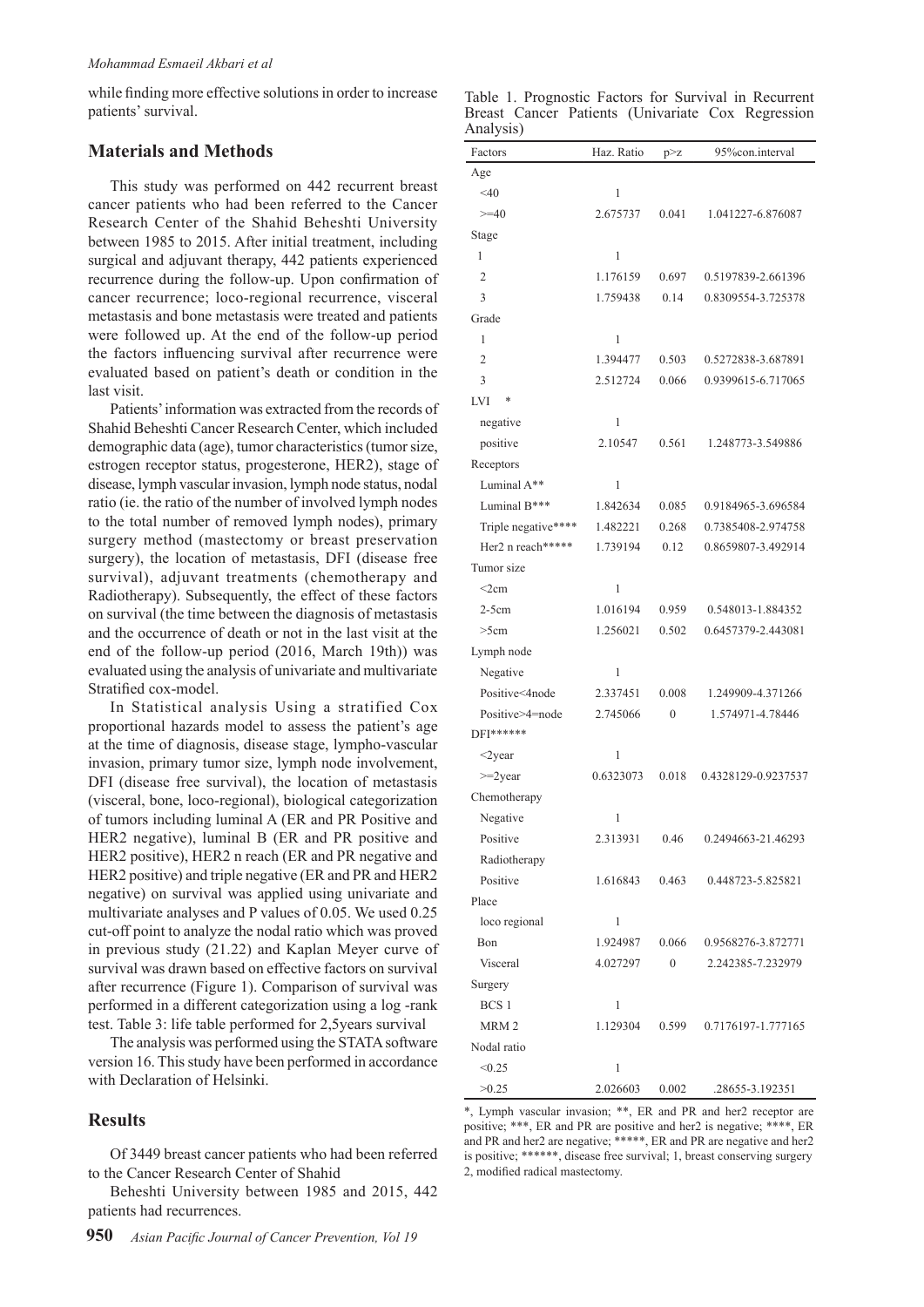|                                                                        | DOI:10.22034/APJCP.2018.19.4.949 |
|------------------------------------------------------------------------|----------------------------------|
| Patho-Biological Factors and Survival of Recurrent Breast Cancer Cases |                                  |

| Factors         | Haz.Ratio    | p > z        | 95%con.interval    |  |
|-----------------|--------------|--------------|--------------------|--|
| Age             |              |              |                    |  |
| $<$ 40          | 1            |              |                    |  |
| $>=10$          | 0.0058437    | 0.253        | 8.70e-7-3924609    |  |
| Stage           |              |              |                    |  |
| 1               |              |              |                    |  |
| $\overline{2}$  | 3.420663     | 0.819        | 0.00909-128716.9   |  |
| $\overline{3}$  | 2.88E-12     |              |                    |  |
| Tumor size      |              |              |                    |  |
| $<$ 2 $cm$      | 1            |              |                    |  |
| $2-5cm$         | 0.0855957    | 0.652        | 1.99e-06-3690.573  |  |
| >5cm            | 0.7908029    | 0.94         | 0.0016913-369.7621 |  |
| Lymph node      |              |              |                    |  |
| negative        | 1            |              |                    |  |
| Positive<4 node | $4.58E + 11$ | $\mathbf{0}$ | 1.26e+09-1.67e+14  |  |
| Positive>=4node | $3.63E+13$   | $\theta$     | 7.44e+10-1.78e+16  |  |
| <b>DFI</b>      |              |              |                    |  |
| $<$ 2year       | 1            |              |                    |  |
| $>=2$ year      | 0.8660959    | 0.909        | 0.743554-10.08834  |  |
| Surgery         |              |              |                    |  |
| <b>BCS</b>      | 1            |              |                    |  |
| <b>MRM</b>      | 0.319669     | 0.13         | 0.0037-2.2762072   |  |
| Place           |              |              |                    |  |
| Loco regional   | 1            |              |                    |  |
| Bon             | $4.17E + 11$ | $\mathbf{0}$ | 2.73e+10-6.37e+12  |  |
| Visceral        | 3.93E+11     | $\theta$     |                    |  |
| Receptors       |              |              |                    |  |
| Luminal A       | 1            |              |                    |  |
| Luminal B       | 4.127313     | 0.363        | 0.1949789-87.36695 |  |
| Triple negative | 2.197177     | 0.686        | 0.484883-99.56191  |  |
| Her2 nreach     | 6.559239     | 0.24         | 0.2442123-151.3785 |  |
| LVI             |              |              |                    |  |
| negative        | 1            |              |                    |  |
| positive        | 0.148506     | 0.194        | 0.0083319-2.646926 |  |
| Nodal Ratio     |              |              |                    |  |
| < 0.25          | 1            |              |                    |  |
| $>=0.25$        | 0.100675     | 0.089        | 0.000503-2.013802  |  |

Table 2. Prognostics Factors for Survival in Recurrent Breast Cancer Patients (Multivariate Cox Regression Titlerval Beq. 2014)

This study was performed on 442 patients with breast cancer recurrence. The mean age of recurrent people was 50 years (24-90 years) and the mean survival was 1.6 years after recurrence (5 days -13 years). 219 patients (70.42 %) survived for two years, 75 patients (12.22%) survived between 2-5 years, and 17 patients (5.47%) survived more than 5 years; in 131 patients, the survival was unknown.

The average follow-up period of patients was 45 months (38 months, 10 months), of which 155 died during this period.

47.96% of the distant metastasis included 41% bone metastasis, 22.16% lung metastasis, 14.22% liver metastasis, 16.5% brain metastasis, 47.0% spleen metastasis and 4.7% other cases, 93 patients (43.86%) had loco-regional recurrence. The mean survival after loco-regional recurrence was 24 months, while it lasted

| Table 3. Life Table |               |        |    |                      |               |                            |
|---------------------|---------------|--------|----|----------------------|---------------|----------------------------|
| interval            | Beq.<br>Total |        |    | Deaths Lost Survival | Std.<br>Error | $95\%$ con.int.            |
| o-2 year            | 278           | 119 75 |    | 0.5052               |               | $0.0322$ $0.4404 - 0.5664$ |
| $2-5$ year          | 84            | 33     | 36 | 0.2526               | 0.035         | 0.1870-0.3232              |
| $>5$ year           | 15            | 3      | 12 | 0.1684               | 0.0461        | 0.0901-0.2675              |



Figure 1. Kaplan – Meier Curve in Survival Estimates According to Place Recurrence

for 22 months in bone recurrence and 15.6 months in visceral recurrence. The mean survival after recurrence in a variety of biomarkers including luminal A and B was 20 months while it lasted for 14 months in patients with triple negative, 24 months in HER2 +. Table 1 prognostic factors for survival in recurrent breast cancer patients (Univariate cox regression analysis)

Factors such as age, stage of disease, primary grade of tumor, lympho-vascular invasion, the primary tumor size, lymph node metastasis, DFI (disease free survival), adjuvant therapy (chemotherapy and radiotherapy), the location of recurrence (visceral, bone, loco-regional) and nodal ratio analysis were evaluated using univariate and multivariate analyses. The result of this analysis is shown inTable 2:Prognostics factors for survival in recurrent breast cancer patients (Multivariate cox regression analysis).

the univariate analysis of Cox regression model has shown the most important factors with a negative impact on survival in metastatic patients including age more than 40 years ( $p = 0.041$ ), lymph node involvement  $(p = 0.000)$ , visceral recurrence  $(p = 0.000)$  compared to the bone recurrence and loco-regional recurrence while the DFI <2 years ( $p = 0.018$ ) and ( $p = 0.002$ ) nodal ratio> 0.25. Yet, in the multivariate analysis of the most important factors included visceral recurrence ( $p = 0.000$ ), status of lymph node involvement ( $p = 0.000$ ) while nodal ratio in the multivariate analysis showed no effect on survival after recurrence.

## **Discussion**

Several studies have shown that the age of diagnosis is a major contributor to survival, which means that patients over 50 years of age have a worse prognosis (Khanfir et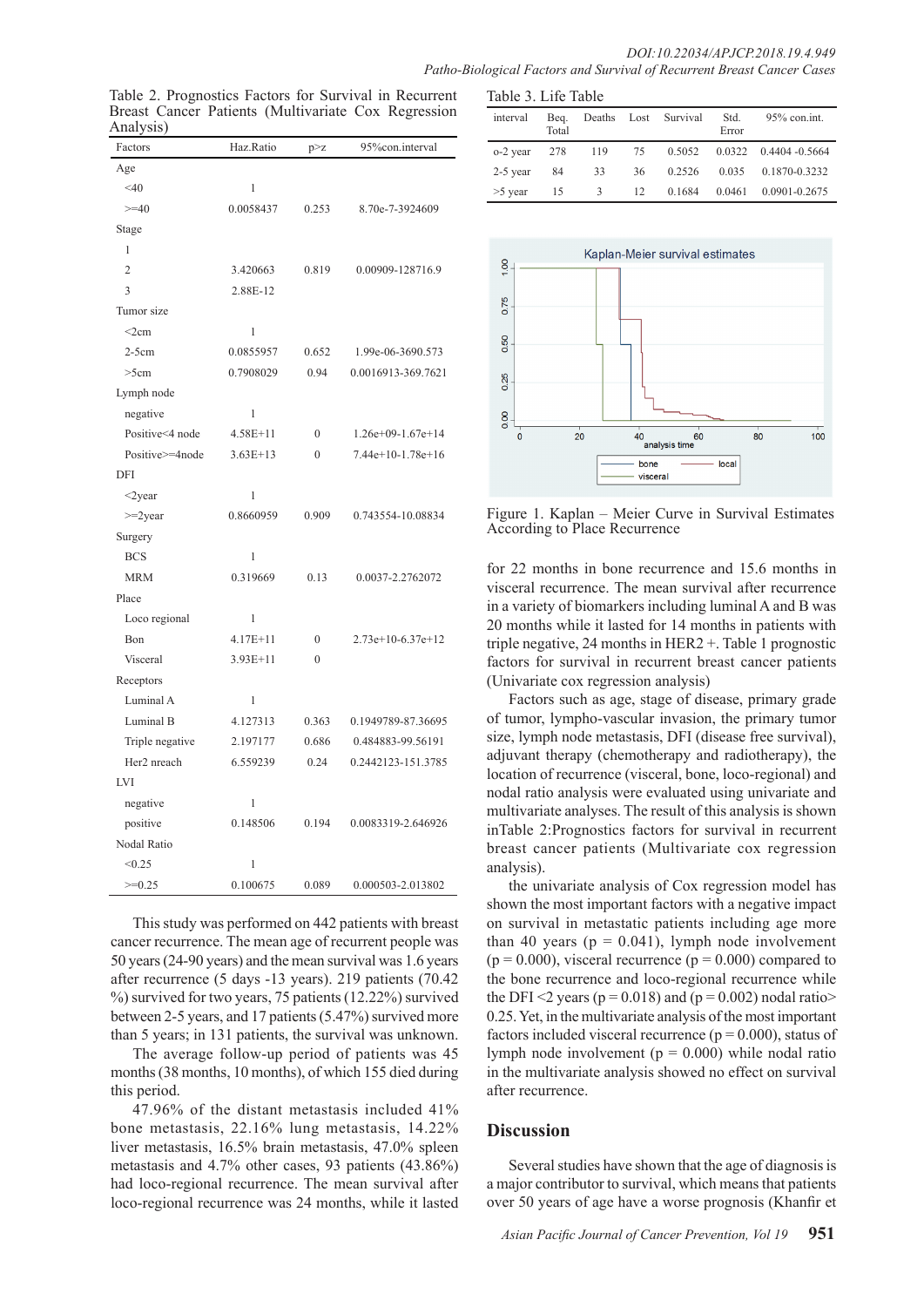#### *Mohammad Esmaeil Akbari et al*

al., 2013). In our study, based on univariate analysis, the age of more than 40 years had a negative effect on survival after recurrence. The importance of DFI (disease free survival), i.e. the period without disease after breast cancer treatment to the recurrence, is known to be a major contributor to recurrence. It has been proven in numerous studies that patients with a long DFI have better prognosis (Blanco et al., 1990; Bastholt et al., 1996; Dhodapkar et al., 1996; Cardoso et al., 2002). In this study, the effect of DFI on survival after recurrence was also observed in the univariate analysis. DFI <2 years had a negative effect on survival after recurrence.

In our study on univariate and multivariate analysis, the location of metastasis has the most important effect on survival prediction, thus, visceral metastasis has a more negative effect on survival while bone metastasis has worse prognosis compared to loco-regional recurrence. This result is also evident in previous studies reporting that prognosis of patients with visceral metastasis has been proven to be worse than those with bone metastasis (Vogel et al., 1992; Bastholt et al., 1996; Venturini et al., 1996; Chang et al., 2003; Truong et al., 2005).

Another important and different outcome of this study was the effect of lymph node involvement on survival after recurrence. Several studies have been conducted on the negative effects of nodal ratio on breast cancer patients concerning their increased risk of metastasis reporting that those with a nodal ratio of> 0.25 had worse prognosis. This ratio enjoyed a more prognostic value than just the number of lymph nodes (Veronesi et al., 1993). In a study conducted by Dr. Tazhibi and his colleagues in Iran, in patients with metastatic breast cancer and NR> 0.25 the risk of subsequent metastasis increased and patients survive for a less period of time (Tausch et al., 2012).

However, in our study, lymph node involvement, regardless of its number, had a negative effect on survival after recurrence, and nodal ratio was not effective in multivariate analysis. In fact, patients with less than 4 lymph nodes or with more involvement received equal negative effects on their survival after recurrence, (compared to the patients with negative lymph nodes). Although the number of lymph nodes in these patients influenced their increased risk of recurrence, lymph node involvement regardless of its number reduces survival after recurrence.

Also, in this study, the primary surgical method (mastectomy or breast preservation surgery) has not been shown to have an effect on survival. The effect of primary adjuvant treatments (radiotherapy and chemotherapy) has not been proven on survival, which may be due to the fact that about 80% of patients received chemotherapy and radiotherapy. This effect was not measurable in two groups. One of the limitations in this study was the lack of evaluation for the effects of radiotherapy, chemotherapy and hormone therapy in patients after recurrence, mostly due to lack of data in this area.

The status of hormone receptors (estrogen, progesterone, HER2 receptor, triple negative) has been shown in several studies reporting that the patients with luminal A and B have a better prognosis than the patients with triple negative(Hess et al., 2003; Tazhibi et al., 2013). In a series of studies of the patients with  $HER2 + after$ recurrence, it was reported that they had better prognosis than other biomarkers (Bertucci et al., 2008; Sparano et al., 2012; Weide et al., 2014). However, in this study, the effect of biological factors on survival evaluation after recurrence has not been proven in the multivariate and univariate analyses. Patients with HER2 positive had a prolonged mean survival after recurrence, so that the mean survival after recurrence in the patients with luminal A and B was 20 months while the triple negatives were 15 months. Yet, the patients with HER2 positive had a survival of 24 months, which could be due to the effect of anti her2 treatment. Several studies have highlighted the effect of this treatment on increasing the survival of HER2 positive patients while suggesting that the treatment with trastuzumab as a humanized monoclonal antibody targeting HER2 receptor, also increases DFS, OVERAL SURVIVAL both in the adjuvant and metastatic phases(Verma et al., 2012; Cadoo et al., 2013).

This study did not evaluate the effect of metastatic adjuvant therapy and surgical treatment of breast tumor in patients with metastatic in primary breast cancer. In fact, we examined the effect of some factors on the survival of metastatic breast cancer patients. Further investigation in this field are still needed.

#### *Statement conflict of Interest*

The authors of this study receive research support from the Vice chancellor for research of the Shahid Beheshti University of Medical Sciences. The terms of this arrangement have been reviewed and approved by the University of Shahid Beheshti at Tehran in accordance with its policy on objectivity in research.

#### **Acknowledgements**

This research was supported by Vice chancellor for research of the Shahid Beheshti University of Medical Sciences and Cancer Research Center of the Shahid Beheshti University . We are thankful to our colleagues who provided expertise that greatly assisted the research, although they may not agree with all of the interpretations provided in this paper.

### **References**

- Bastholt L, Dalmark M, Gjedde SB, et al (1996). Dose-response relationship of epirubicin in the treatment of postmenopausal patients with metastatic breast cancer: a randomized study of epirubicin at four different dose levels performed by the Danish Breast Cancer Cooperative Group. *J Clin Oncol*, **14**, 1146-55.
- Berclaz G, Li S, Price K, et al (2004). Body mass index as a prognostic feature in operable breast cancer: the International Breast Cancer Study Group experience. *Ann Oncol*, **15**, 875-84.
- Bertucci F, Orsetti B, Nègre V, et al (2008). Lobular and ductal carcinomas of the breast have distinct genomic and expression profiles. *Oncogene*, **27**, 5359.
- Beslija S, Bonneterre J, Burstein H, et al (2009). Third consensus on medical treatment of metastatic breast cancer. *Ann Oncol*, **20**, 1771-85.